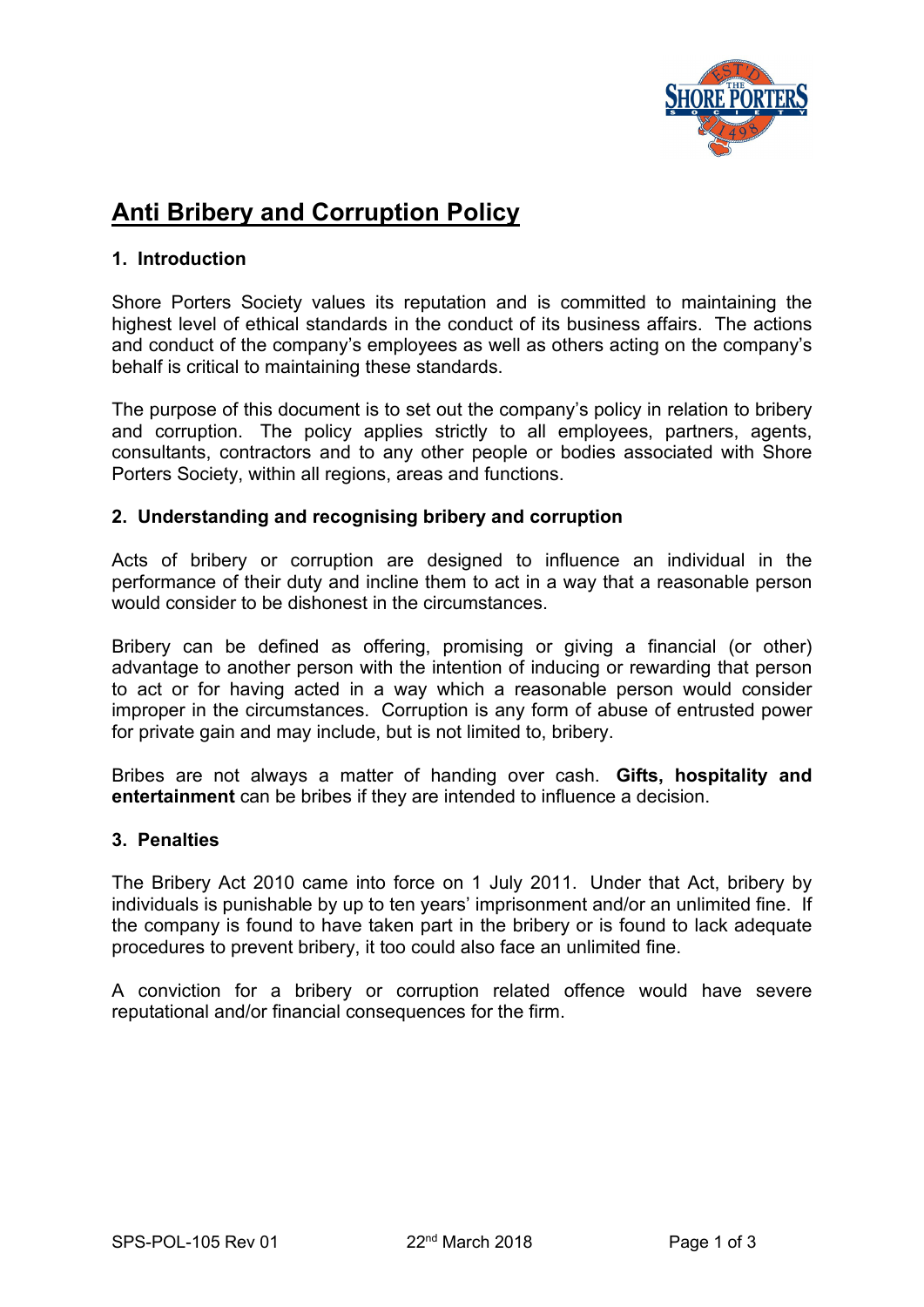

## **4. Shore Porters Society Policy**

Shore Porters Society will not tolerate bribery or corruption in any form.

The company prohibits the offering, giving, solicitation or the acceptance of any bribe or corrupt inducement, whether in cash or in any other form:

- *to or from* any person or company wherever located, whether a public official or public body, or a private person or company;
- *by* any individual employee, director, agent, consultant, contractor or other person or body acting on the company's behalf;
- *in order to* gain any commercial, contractual, or regulatory advantage for the company in any way which is unethical or *to* gain any personal advantage, pecuniary or otherwise, for the individual or anyone connected with the individual.

This policy is not intended to prohibit the following practices provided they are appropriate, proportionate and are properly recorded:

- normal hospitality, provided that they are reasonable and recorded in the Corporate Hospitality Register as noted below;
- fast tracking a process which is available to all on the payment of a fee; and/or
- providing resources to assist a person or body to make a decision more efficiently, provided that it is for this purpose only.

It may not always be a simple matter to determine whether a possible course of action is appropriate. If you are in any doubt as to whether a possible act might be in breach of this policy or the law, the matter should be referred to your line manager. If necessary, guidance should also be sought from HR or an Operating Partner.

The company will investigate thoroughly any actual or suspected breach of this policy, or the spirit of this policy. Employees found to be in breach of this policy may be subject to disciplinary action which may ultimately result in their dismissal.